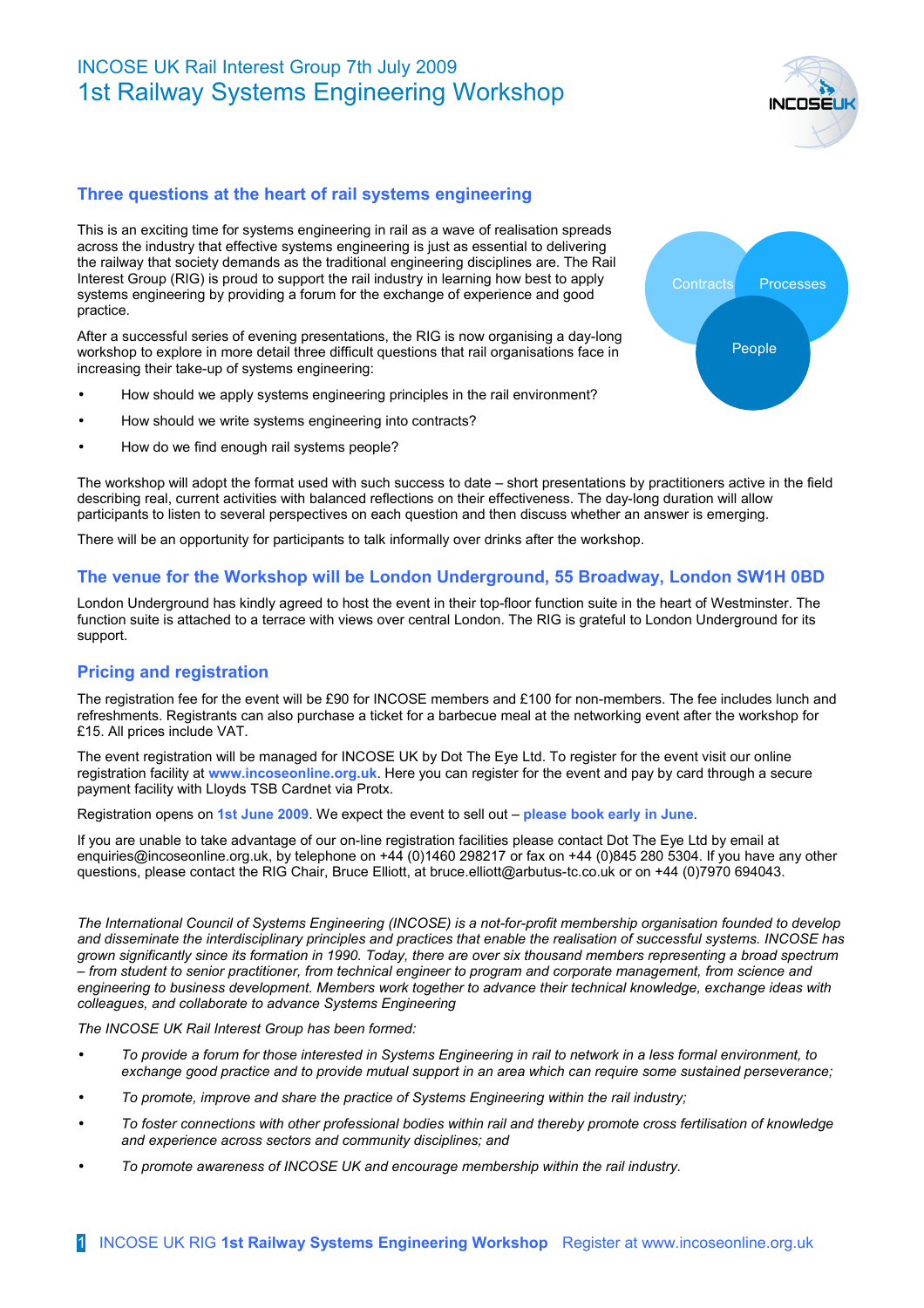## **Programme**

There will be breaks and further opportunities for networking throughout the day.

| 0845H                                                                                | Registration and coffee                                                                                                              |                                                                                                                                                                                                                                                                                                                                                                                                                                                                                                                                                                                                                                        |  |
|--------------------------------------------------------------------------------------|--------------------------------------------------------------------------------------------------------------------------------------|----------------------------------------------------------------------------------------------------------------------------------------------------------------------------------------------------------------------------------------------------------------------------------------------------------------------------------------------------------------------------------------------------------------------------------------------------------------------------------------------------------------------------------------------------------------------------------------------------------------------------------------|--|
| 0930H                                                                                | <b>Opening remarks</b>                                                                                                               |                                                                                                                                                                                                                                                                                                                                                                                                                                                                                                                                                                                                                                        |  |
| Theme 1: How should we apply systems engineering principles in the rail environment? |                                                                                                                                      |                                                                                                                                                                                                                                                                                                                                                                                                                                                                                                                                                                                                                                        |  |
| 0940H                                                                                | <b>Rail Systems Engineering</b><br>David Clarke, Deputy Director Rail<br>Systems, Department for Transport                           | David will explore DfT's perspective on the SE challenges in rail and share DfT's emerging thoughts on taking a whole-of-life,<br>whole-of-systems approach to meeting them. He will explain DfT's collaborative approach to exploiting opportunities to make<br>system-wide improvements in rail and to resolving systemic problems that are limiting rail systems effectiveness. He will describe<br>the relationship between the rail technical strategy, the technical strategy advisory group and the high level output specification<br>for control period 5, starting in 2014. He will discuss specific current SE initiatives. |  |
| 1005H                                                                                | <b>Systems Architecture</b><br>Kuldeep Gharatya Head of Systems<br>Engineering & Colin Wood, Systems<br>Engineer, London Underground | Creating a system architecture is a core part of classical SE and the subject of established standards such as IEE 1471. This<br>presentation will focus on the experience gained at LU with creating systems architectures for transformation projects. The<br>business benefits that LU has obtained will be described, some problems in applying the standard approach will be introduced<br>and means of overcoming these problems will be suggested. Finally, the presenters will look at the possible application of<br>systems architectures to the whole network.                                                              |  |
| 1100H                                                                                | <b>SE in ProRail infrastructure projects:</b><br>lessons learned and way forward<br>Miech Groeneveld, ProRail,                       | ProRail has gained much experience in applying SE to the implementation of ERTMS in large and small sized projects, including<br>the Betuwe route (freight track from Rotterdam harbour to Germany) and Amsterdam-Utrecht (capacity enlargement). The<br>presentation will focus on the lessons learned from these projects, regarding the approach of 're-use', applying requirements<br>management, setting-up project specifications and their implications for the entire project life-cycle.                                                                                                                                      |  |
| 1125H                                                                                | <b>SE Overground</b><br>Mike Stubbs, Head of Engineering,<br>London Overground Infrastructure,<br>Transport for London               | London Overground (LO) is delivering the East Line Project to provide a metro style rail service to the people of east London. LO<br>has applied fundamental SE principles in the light of experience on previous projects. The presentation will consider a number of<br>lessons learnt from this experience. This will be a very practical case study and will consider SE in procurement, delegation of SE<br>responsibilities, making SE happen as a project proceeds and responding to real circumstances. As the project nears<br>commissioning the question is - would we apply SE again?                                       |  |
| 1200H                                                                                | <b>Theme 1 Panel Discussion</b>                                                                                                      |                                                                                                                                                                                                                                                                                                                                                                                                                                                                                                                                                                                                                                        |  |
| 1230H                                                                                | Lunch                                                                                                                                |                                                                                                                                                                                                                                                                                                                                                                                                                                                                                                                                                                                                                                        |  |